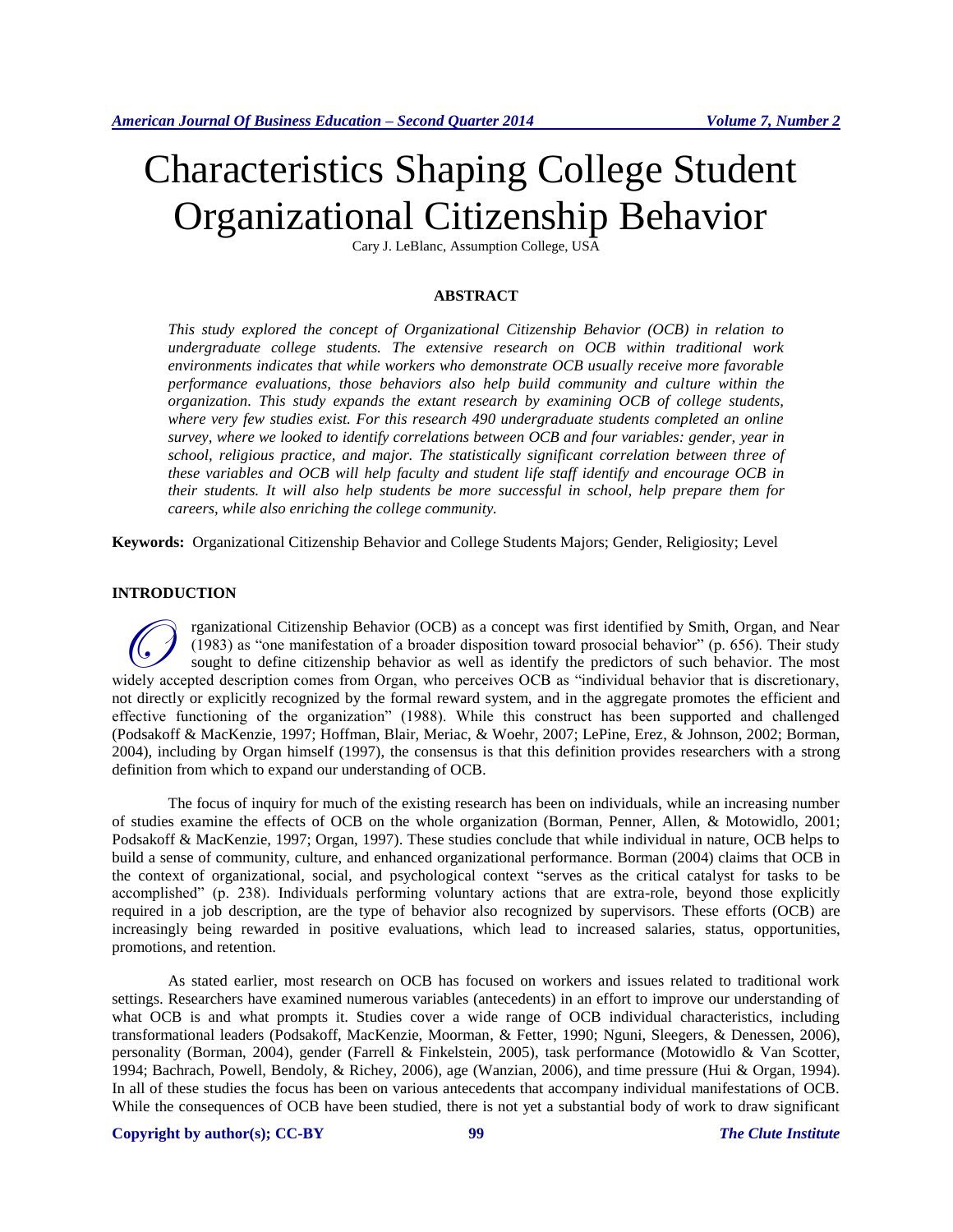conclusions. However, the studies examining antecedents show much stronger evidence for positive correlations demonstrating how OCB helps the organization.

In their 2009 meta-analysis, Podsakoff, Whiting, Podsakoff, and Blume identified over 200 articles published on OCB. The majority of these studies examined OCB within the context of traditional work organizations. Allison, Voss, and Dryer (2001) pointed out the concept is "largely been ignored in business education" (p. 282), though college as an organization has had limited studies. Specifically, college environments as a type of work organization have been examined; however, these studies have looked to identify and encourage OCB of faculty (Kagaari & Munene, 2007; Ertuk, 2007; Skarlicki & Latham, 1995). While faculties are one of the most important groups on campus, students, administration, and staff also play key roles. Khalid (2010), in his study of lecturer OCB and student achievement, noted the lack of research of OCB toward college students stating, "there is a dearth of empirical research exploring this concept in the context of the university" (p. 69).

Why is this of concern? It can be argued that one of the primary functions of college is to prepare students for future careers. In particular, students in business-related majors are preparing to be future managers and leaders, and understanding OCB, in addition to helping the individual, will also likely assist managers in motivating and rewarding employees. In essence, understanding OCB will help students' careers and the organizations where they work, along with helping students improve academically and other areas considered integral to a college education. Kernodle and Noble, in their conceptual article (2013), clearly see that applying more emphasis on OCB will serve these purposes.

The benefits to making students aware of and developing OCB in them are not limited to vocational advantages. The college itself as an organization is more than just the classroom and it benefits when students, faculty, and staff exhibit OCB. The actions of all members of the college community help the organization operate effectively. Much like a typical work organization, where the employees go beyond their roles and take part in behaviors that enhance the work environment, students do so by "helping fellow students academically and socially, contributing to local community service efforts, and helping to recruit new students are all OCBs that most academic institutions depend on and encourage" (Schmitt, Keeney, Oswald, Kim, Imus, Merritt, Friede, & Shivpuri 2007, p. 167).

It is important here to place into context the role of a college student, as viewed on a continuum. At one end of the continuum is a very narrowly defined role, which consists of attending class, writing papers, and taking exams in order to earn credits. Few, if any, additional behaviors are required to earn a degree, except having to pay tuition. At the other end are those students who in addition to earning credits, may do any one or more of the following: live on campus, take honors courses, join clubs, run for student government, play sports, work on campus, help their fellow classmates in the classroom and the dorm, and a myriad of other ways students are engaged on a college campus and surrounding community. In the narrow role those limited activities are considered in-role behaviors in that like OCB for workers, earning credits is "rewarded" by the organization. Gain enough credits along with a minimum GPA and students earn a degree. As we move down the continuum activities increasingly become OCB, or extra-role behavior. These are "extra-role" as they are not necessarily needed to graduate with a degree, nor rewarded in credits. However, by performing OCB a student is more likely to be involved and engaged in a more complete college experience. According to Astin (1977), "The quality or intensity of the student's college experience can be measured in terms of student involvement in the college environment" (p. 21). By being involved in various ways while in college, students are helping themselves to more fully develop. After all, while there are many reasons why one attends college, it is safe to say that traditional undergraduate students (18-22 years of age) are more likely to look to develop themselves beyond academics. Astin's view is that the overall purpose of college is to "enhance the students functioning" (p. 11). The college plays a role by providing the types of courses, programming, residence halls, and campus environment students need to learn and develop. Students "functioning" is enhanced when they take advantage of what is offered, helping them develop and succeed in college and as a citizen in future careers as well.

Additionally, Pascarella and Terenzini (1991) found evidence in their research that the long-term effects of college are not just in "occupations and earnings" (p. 573). Their synthesis claims that attending college "influences cognitive, social, and psychological characteristics." These are areas where OCB can be of substantial aid to students in college, while also helping them in the future to be better employees and managers.

**Copyright by author(s)[; CC-BY](http://creativecommons.org/licenses/by/3.0/) 100** *[The Clute Institute](http://www.cluteinstitute.com/)*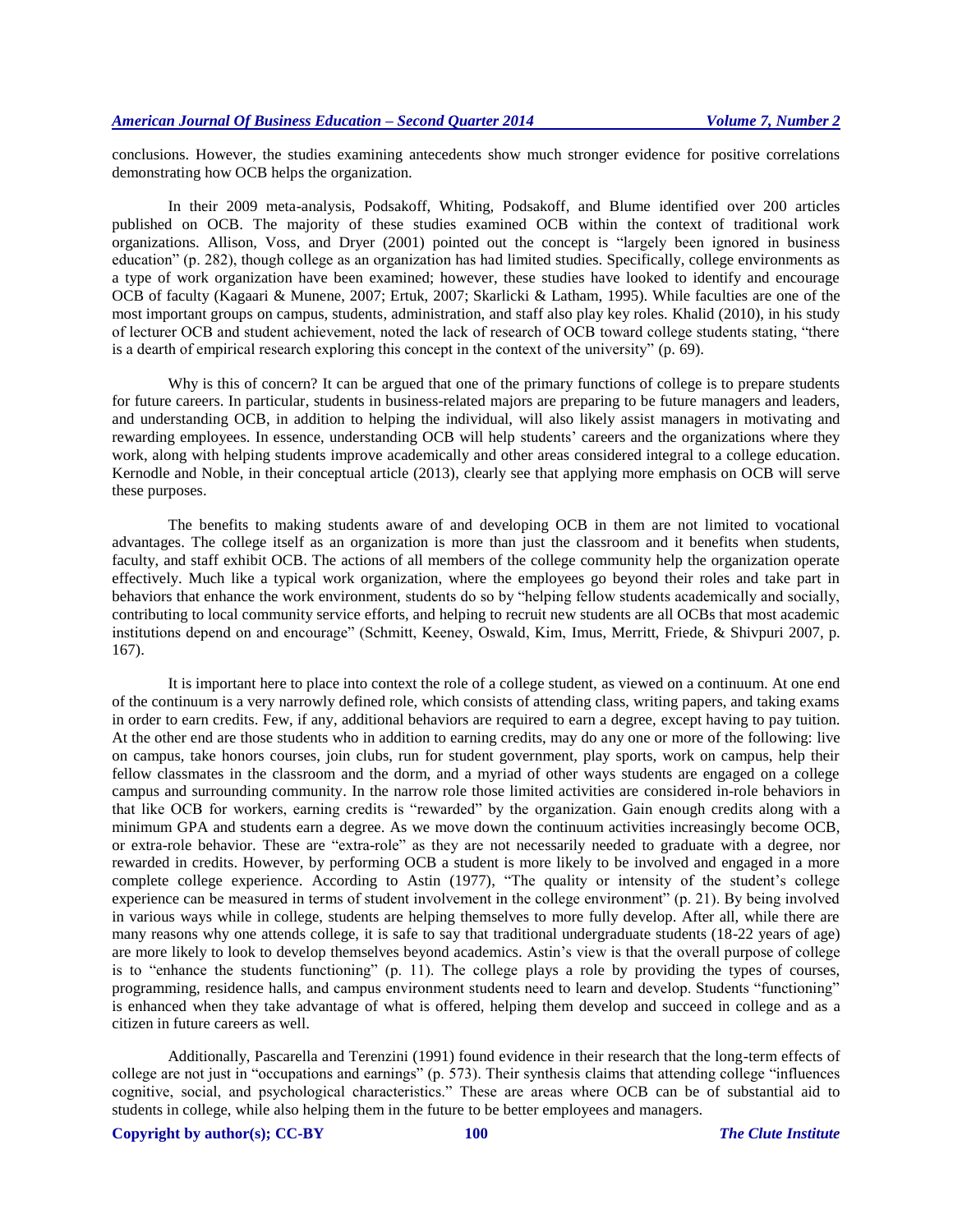Riker and Decoster (2008) argue that it is "simply not possible to disembody the human personality and develop a student's intellectual capacities in isolation from his cultural, spiritual, and psychological growth" (p. 92). This contention speaks to what most students experience in a traditional undergraduate degree program. By understanding factors that lead students to exhibit OCB, colleges may be better prepared to identify and encourage these behaviors that will benefit students, the college community, and future employers.

#### **RESEARCH STUDY**

In this study we looked to identify several demographic characteristics and determine if these act as antecedents for what we are calling College Student OCB (CS-OCB). We were interested in learning whether college students are pre-disposed to OCB based on selected demographic variables. We surmised that other life experiences and conditions serve to help students exhibit OCB. Citizenship behaviors are driven not only by the act of arriving on a college campus and becoming an undergraduate student. Specifically, there are existing conditions and/or life selections that help make some students more likely to perform extra role behaviors.

We developed four hypotheses examining the relationship between OCB and variables relevant to college students:

| <b>Hypothesis 1:</b> | Gender is positively related to actual engagement/professed willingness to exhibit OCBs.                          |
|----------------------|-------------------------------------------------------------------------------------------------------------------|
| <b>Hypothesis 2:</b> | Religious affiliation is positively related to actual engagement/professed willingness to exhibit                 |
|                      | OCBs.                                                                                                             |
| <b>Hypothesis 3:</b> | Undergraduate year-in-school is positively related to actual engagement/professed willingness to<br>exhibit OCBs. |
| <b>Hypothesis 4:</b> | Undergraduate major is positively related to actual engagement/professed willingness to exhibit<br>OCBs.          |

#### **Procedure**

Research participants were recruited from a small liberal arts college in the Northeastern United States. This was a convenience to the researchers who were members of this community. To enhance our online survey response rate, we utilized the well established Dillman, Smyth, and Christian (2009) survey research methodology. This online survey methodology consisted of a series of timely emails, which included a pre-notice letter, initial invitation, followed by two subsequent email reminders (sent only to those research participants who had not yet participated), and a final thank you email upon completion. As an incentive to promote participation, research participants who completed the survey were placed into a drawing for one of four \$25 American Express gift cards. Gift card winners were randomly selected.

The targeted population was 2004 undergraduate students, of which 490 completed the survey, achieving an overall response rate of 24.5%.

| <b>Demographics</b>            |
|--------------------------------|
| Gender                         |
| Female = $356(72.7%)$          |
| Male = $134(27.3%)$            |
| <b>Year in School</b>          |
| Freshman = $87(17.7%)$         |
| Sophomore = $125 (25.5%)$      |
| Junior = $147(30%)$            |
| Senior = $131(26.7%)$          |
| <b>Religious Affiliation</b>   |
| Devout = $66(13.6%)$           |
| Practicing = $216(44\%)$       |
| Non-Practicing = $158$ (32.2%) |
| Not Affiliated = $50(10.2\%)$  |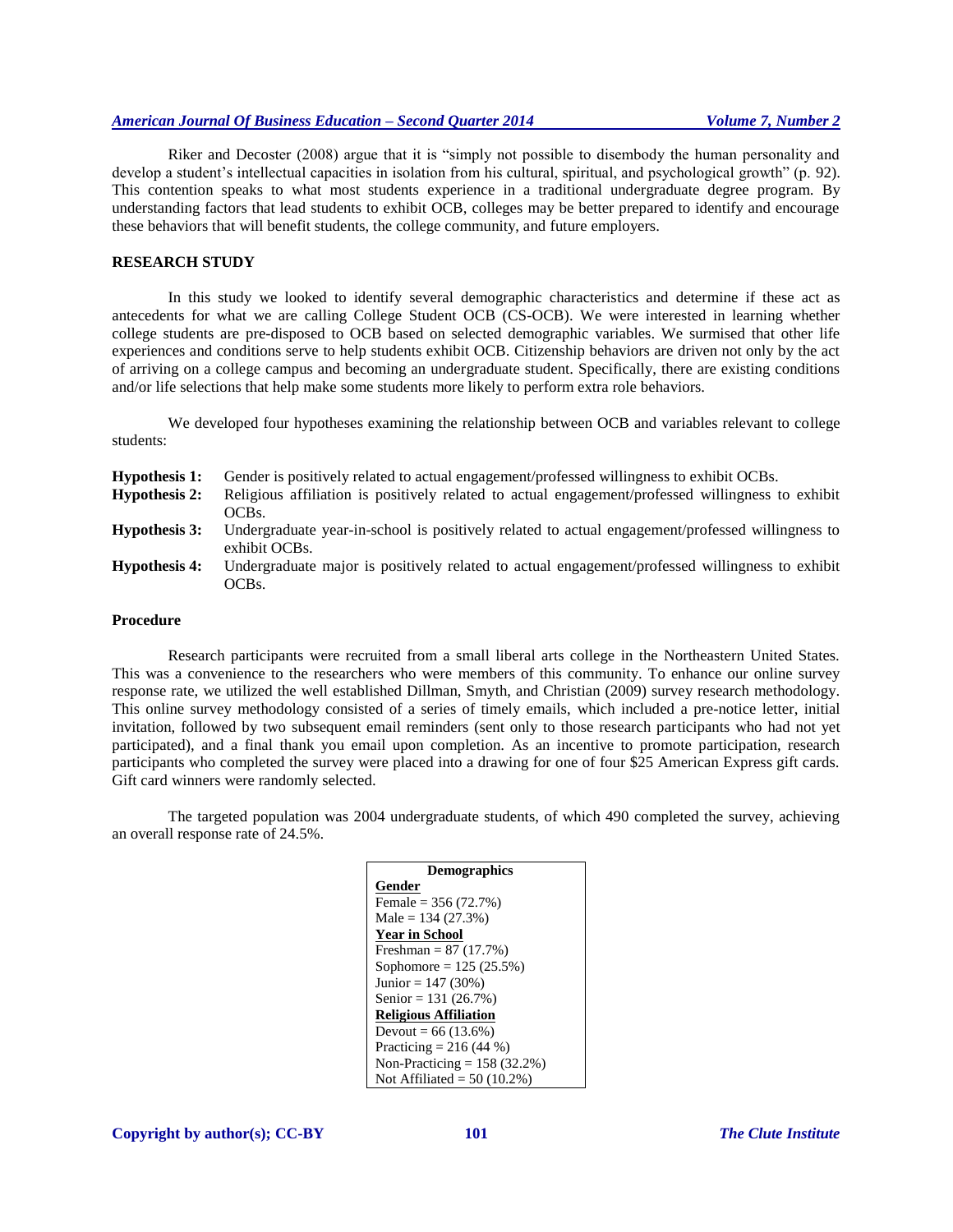# *College Major Categories*

While Hypothesis 4 looked to find a correlation between individual college majors and OCB we realized that the number of responses for a single major would not provide enough data. We then combined majors into four categories, which were coded for analysis. The categories and the number of respondents in each are as follows:

- $AMTUMSS = 234 (47.8%)$  This category includes students who have identified their academic major in the fields of art, music, theatre, education, humanities, and social sciences.
- $BUSMATH = 193 (39.4%)$  This category includes students who have identified their academic majors in the fields of business, computer science, economics, and mathematics.
- NATSCI = 51 (10.4%) This category includes students who have identified their academic majors in the fields of biology, chemistry, environmental science, geography, molecular biology, and natural sciences.
- UNDEC = 12 (2.4%) This category includes students who not yet identified with an academic major. At this institution students are required to officially declare a major in the spring semester of their sophomore year, though they may declare before that.

# **Measures**

We measured OCB using the 24-item scale developed by Podsakoff, MacKenzie, Moorman, and Fetter (1990). This scale was chosen for its sound psychometric properties and extensive use in previously published OCB research. The Podsakoff et al. (1990) scale also successfully captured the following five major factors of OCB, including altruism, conscientiousness, sportsmanship, courtesy, and civic virtue.

In addition, we included two items from the scale developed by Allison, Voss, and Dryer (2001); these targeted the daily activities of the sample college student population. These additional items related to both "cheerleading," and "peacemaking." The former action refers to encouraging other students and the latter acting as a stabilizing influence in classes or teams, as well as working to keep the peace when other students have disagreements.

The wording of certain questions from the Podsakoff, MacKenzie, Moorman, and Fetter (1990) scale was changed slightly in order to conform to that of the 2001 Allison, Voss, and Dryer study. In the scale used for this study, participants were asked to indicate their agreement or disagreement items using a 7-point Likert scale ranging from "strongly disagree" through "strongly agree." Slight modification to the original scale items was needed to fit our target research participants (i.e., undergraduate students), since the original scale was intended for research participants currently employed in a traditional business setting.

# **RESULTS**

The first hypothesis regarding Gender is positively related to actual engagement/professed willingness to perform OCBs. Analysis of general statistics and t-test resulted in an OCB Total means (out of potential high score of 190) for males 142.2239 and females 145.8202 and significance for females at .016. Data Tables A and B are provided here:

| Data Table A - OCB Total Male and Female - Group Statistics |        |     |          |                       |                        |  |
|-------------------------------------------------------------|--------|-----|----------|-----------------------|------------------------|--|
|                                                             | Sex    |     | Mean     | <b>Std. Deviation</b> | <b>Std. Error Mean</b> |  |
| <b>OCB</b> Total                                            | Male   | 134 | 142.2239 | 15.5755               | .34552                 |  |
|                                                             | Female | 356 | 145.8202 | 14.25408              | 0.75546                |  |

| Data Table B - OCB Total Male and Female - t-test |                             |      |       |          |         |       |  |
|---------------------------------------------------|-----------------------------|------|-------|----------|---------|-------|--|
| Sig.<br>$Sig. (2-tailed)$<br>df                   |                             |      |       |          |         |       |  |
| <b>OCB</b> Total                                  | Equal variances assumed     | .052 | 0.306 | $-2.426$ | 488     | 0.016 |  |
|                                                   | Equal variances not assumed |      |       | $-2.331$ | 221.814 | 9.021 |  |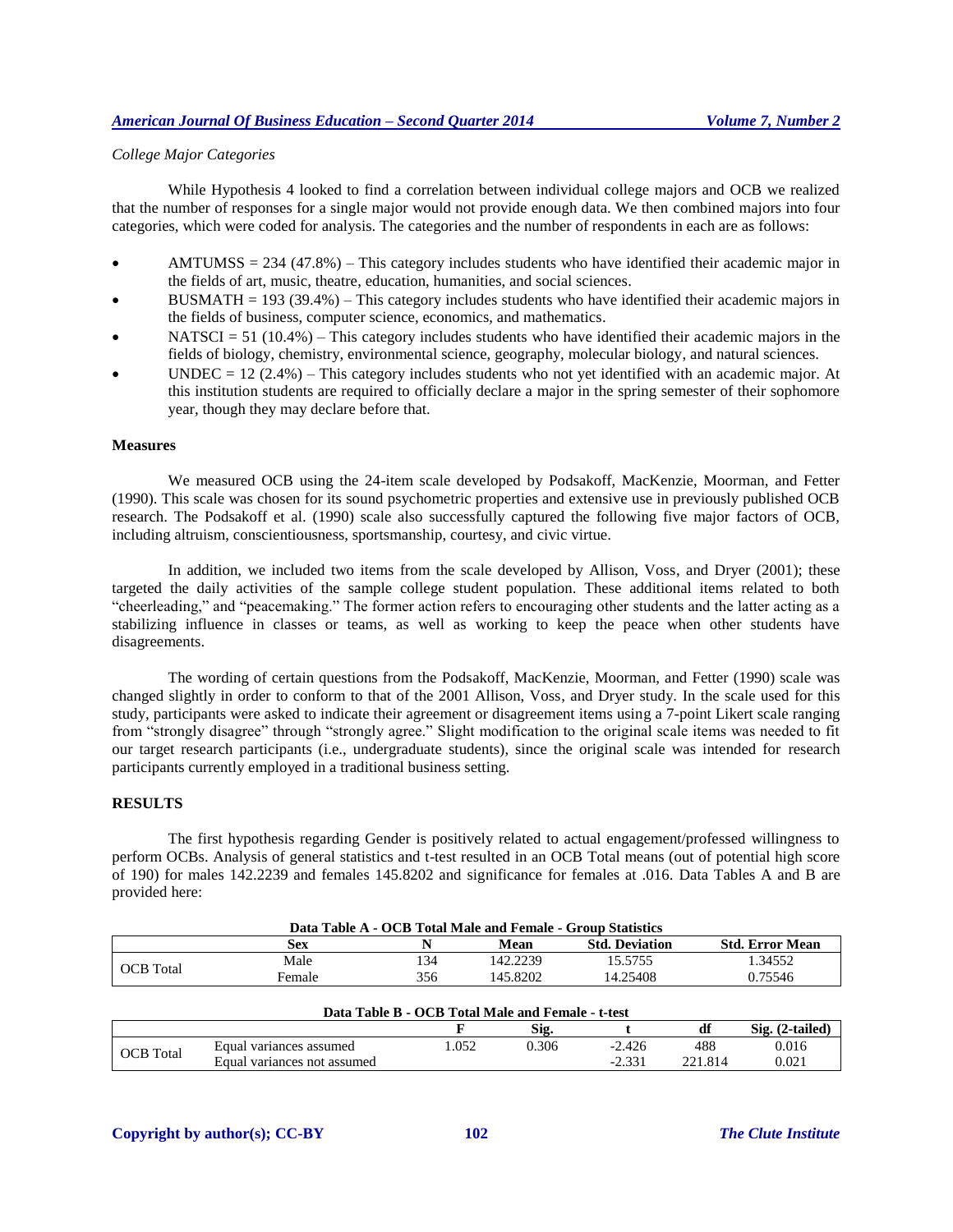As a result of these statistics we were able to reject the null hypothesis. Consistent with past research, females presented with higher levels of OCB than males. We believe that although just a snapshot in time, the data aligns with what is happening on college campuses today. More women than men (approximately a 60/40 split) are attending college as traditional undergraduate students and as such behavioral shifts, in particular OCB of women could very well be influencing the dynamics in the classroom, along with the broader college community. This is an area future research could help identify.

Hypothesis 2, which stated religious affiliation is positively related to actual engagement/professed willingness to perform OCBs, was supported by the data and we were able to reject the null hypothesis. Data supporting this comes in the way of comparing the devout category with the three other categories of religious affiliation. Respondents stating they are devout had a mean OCB of 152.8030, as compared to the means of the other three levels of religious practice: not currently affiliated =  $141.2400$ , non-practicing =  $142.7278$ , and practicing = 144.7778. These are depicted below in Data Table C. We ran a one-way ANOVA revealing significance score of .000 for devout as shown in Data Table D.

| Data Table C - OCB Total Religious Affiliation – One-Way |     |          |                       |                        |  |  |  |
|----------------------------------------------------------|-----|----------|-----------------------|------------------------|--|--|--|
| <b>OCB</b> Total                                         |     | Mean     | <b>Std. Deviation</b> | <b>Std. Error Mean</b> |  |  |  |
| Not Currently                                            | 50  | 141.24   | 15.34576              | 2.17022                |  |  |  |
| Non-Practicing                                           | 158 | 142.7278 | 13.72647              | 1.09202                |  |  |  |
| Practicing                                               | 216 | 144.7778 | 14.52877              | 0.98856                |  |  |  |
| Devout                                                   | 66  | 152.803  | 14.47036              | 1.78118                |  |  |  |
| Total                                                    | 490 | 144.8367 | 14.69895              | 0.66406                |  |  |  |

| Data Table D - OCB Total Religious Affiliation - Post Hoc Multiple Comparisons |                                                                  |                                     |                               |                                      |                                     |                               |  |
|--------------------------------------------------------------------------------|------------------------------------------------------------------|-------------------------------------|-------------------------------|--------------------------------------|-------------------------------------|-------------------------------|--|
| (I) Which one of                                                               | (J) Which one of                                                 |                                     |                               |                                      | 95% Confidence Interval             |                               |  |
| the following<br>statements would<br>vou most likely<br>endorse?               | the following<br>statements would<br>vou most likely<br>endorse? | <b>Mean Difference</b><br>$(I - J)$ | <b>Std. Error</b>             | Sig.                                 | Lower<br><b>Bound</b>               | <b>Upper</b><br><b>Bound</b>  |  |
| not currently                                                                  | non-practicing                                                   | $-1.48785$                          | 2.32888                       | 0.523                                | $-6.0638$                           | 3.0881                        |  |
|                                                                                | practicing                                                       | $-3.53778$                          | 2.25247                       | 0.117                                | $-7.9636$                           | 0.888                         |  |
|                                                                                | devout                                                           | $-11.56303$                         | 2.69093                       | $\theta$                             | $-16.8503$                          | $-6.2757$                     |  |
| non-practicing                                                                 | not currently<br>practicing                                      | 1.48785<br>$-2.04993$               | 2.32888<br>1.50248            | 0.523<br>0.173                       | $-3.0881$<br>$-5.0021$              | 6.0638<br>0.9022              |  |
|                                                                                | devout                                                           | $-10.07518$                         | 2.10355                       | $\theta$                             | $-14.2084$                          | $-5.942$                      |  |
| practicing                                                                     | not currently<br>non-practicing<br>devout                        | 3.53778<br>2.04993<br>$-8.02525$    | 2.25247<br>1.50248<br>2.01862 | 0.117<br>0.173<br>$\theta$           | $-0.888$<br>$-0.9022$<br>$-11.9916$ | 7.9636<br>5.0021<br>$-4.0589$ |  |
| devout                                                                         | not currently<br>non-practicing<br>practicing                    | 11.56303<br>10.07518<br>8.02525     | 2.69093<br>2.10355<br>2.01862 | $\theta$<br>$\Omega$<br>$\mathbf{0}$ | 3.2757<br>5.942<br>4.0589           | 16.8503<br>14.2084<br>11.9916 |  |

The data above clearly identifies students who consider themselves devout members of religious faiths present with higher levels of OCB. Those who reported practicing their faith regularly are much more inclined to OCB. While in general people who have a stronger faith (religiousness) may be more inclined to have OCB, it is interesting to see college students with stronger faith practices expressing OCB to such a strong degree in a college environment. This is especially true when we consider several other areas of development of traditional undergraduate college students that are also vying for their attention. As we look ahead, it is perhaps beneficial to consider how colleges with religious affiliations, as well as secular institutions might want to provide more resources for religious identity and/or spiritual growth.

**Copyright by author(s)[; CC-BY](http://creativecommons.org/licenses/by/3.0/) 103** *[The Clute Institute](http://www.cluteinstitute.com/)* Hypothesis 3, relating to undergraduate year in school, did not show statistical significance which was a bit of a surprise. Especially, since our prediction was based on the assumption that the longer one stays with an organization, the more likely they are to grow in their commitment. In fact, as can be seen in Data Table E (below)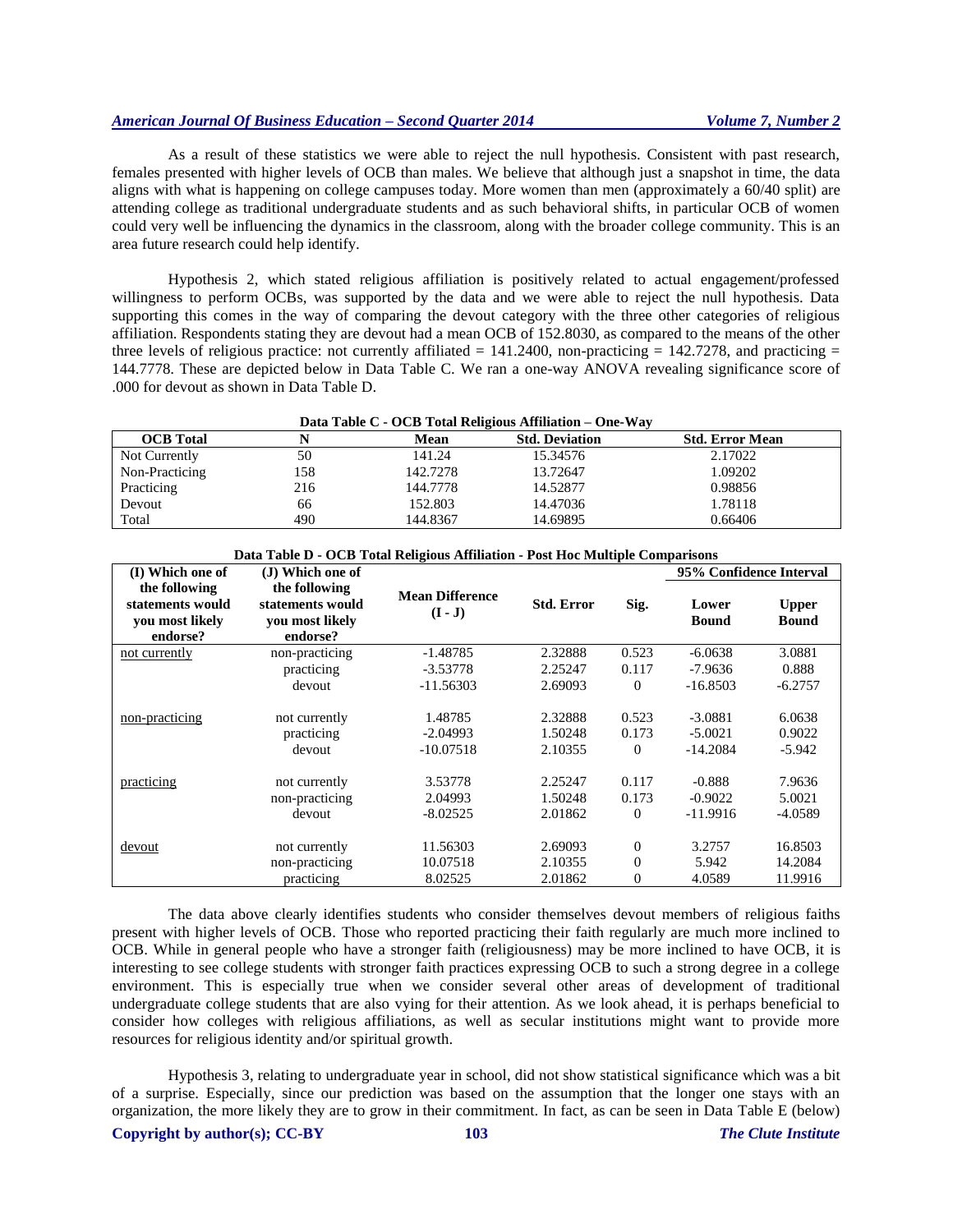the means for Freshman and Seniors are 146.86 and 142.93 respectively, which is the opposite from what we expected.

| Data Table E - OCB Total Year in School – One-Way |     |          |                       |                        |  |  |  |
|---------------------------------------------------|-----|----------|-----------------------|------------------------|--|--|--|
| <b>OCB</b> Total                                  |     | Mean     | <b>Std. Deviation</b> | <b>Std. Error Mean</b> |  |  |  |
| Freshman                                          | 87  | 146.8621 | 13.37402              | 1.43385                |  |  |  |
| Sophomore                                         | 125 | 146.312  | 15.06995              | 1.3479                 |  |  |  |
| Junior                                            | 147 | 144.0884 | 14.35076              | 1.18363                |  |  |  |
| Senior                                            | 131 | 142.9237 | 15.4051               | 1.34595                |  |  |  |
| Total                                             | 490 | 144.8367 | 14.6985               | 0.66403                |  |  |  |

| Data Table F - OCB Total Year in School - Post Hoc Multiple Comparisons |                |                               |                   |       |                      |              |
|-------------------------------------------------------------------------|----------------|-------------------------------|-------------------|-------|----------------------|--------------|
| (I) What level                                                          | (J) What level |                               |                   |       | 95% Confidence Level |              |
| of college did                                                          | of college did |                               |                   |       |                      |              |
| vou most                                                                | vou most       | <b>Mean Difference (I -J)</b> | <b>Std. Error</b> | Sig.  | Lower                | <b>Upper</b> |
| recently                                                                | recently       |                               |                   |       | <b>Bound</b>         | <b>Bound</b> |
| complete?                                                               | complete?      |                               |                   |       |                      |              |
| Freshman                                                                | Sophomore      | 0.55007                       | 2.04699           | 0.788 | $-3.472$             | 4.5721       |
|                                                                         | Junior         | 2.77363                       | 1.98313           | 0.163 | $-1.1229$            | 6.6702       |
|                                                                         | Senior         | 3.9384                        | 2.02766           | 0.053 | $-0.0457$            | 7.9225       |
|                                                                         |                |                               |                   |       |                      |              |
| Sophomore                                                               | Freshman       | $-0.55007$                    | 2.04699           | 0.788 | $-4.5721$            | 3.472        |
|                                                                         | Junior         | 2.2256                        | 1.78374           | 0.213 | $-1.2812$            | 5.7284       |
|                                                                         | Senior         | 3.38834                       | 1.83312           | 0.065 | $-0.2135$            | 6.9902       |
|                                                                         |                |                               |                   |       |                      |              |
| Junior                                                                  | Freshman       | $-2.77363$                    | 1.98313           | 0.163 | $-6.6702$            | 1.1229       |
|                                                                         | Junior         | $-2.22356$                    | 1.78374           | 0.213 | $-5.7284$            | 1.2812       |
|                                                                         | Senior         | 1.16477                       | 1.76153           | 0.509 | $-2.2964$            | 4.6259       |
|                                                                         |                |                               |                   |       |                      |              |
| Senior                                                                  | Freshman       | $-3.9384$                     | 2.02766           | 0.053 | $-7.9225$            | 0.0457       |
|                                                                         | Sophomore      | -3.38834                      | 1.83312           | 0.065 | $-6.9902$            | 0.2135       |
|                                                                         | Junior         | $-1.16477$                    | 1.76153           | 0.509 | $-4.6259$            | 2.2964       |

Study results for the level of college completed suggests that a college senior is not more inclined to exhibit OCB toward the institution. As a result we accepted the null hypothesis. From this we are able to discern that organizational commitment, as it may be expressed as OCB, is not a consequence of the class-level of traditional undergraduate students. It is clear that the other characteristics measured, especially gender and strength of religious practice, are much more influential in predicting whether a student will exhibit OCB. Then to what can we infer from these findings? We now believe that while senior-level college students may be just as committed to their institution, if not more, they are likely in a phase of development where their focus is on life after college. As such, attention may be much more aligned with achieving personal goals and the start of the job search process, leaving less time for OCB.

Results relating to Hypothesis 4, undergraduate major is positively related to actual engagement/professed willingness in OCB, revealed that in a Post Hoc test running multiple comparisons AMTUMSS (art, music, theatre, education, humanities, and social sciences) showed .001 significance in comparison with BUSMATH (business, computer science, economics, and mathematics) (See Data Table G).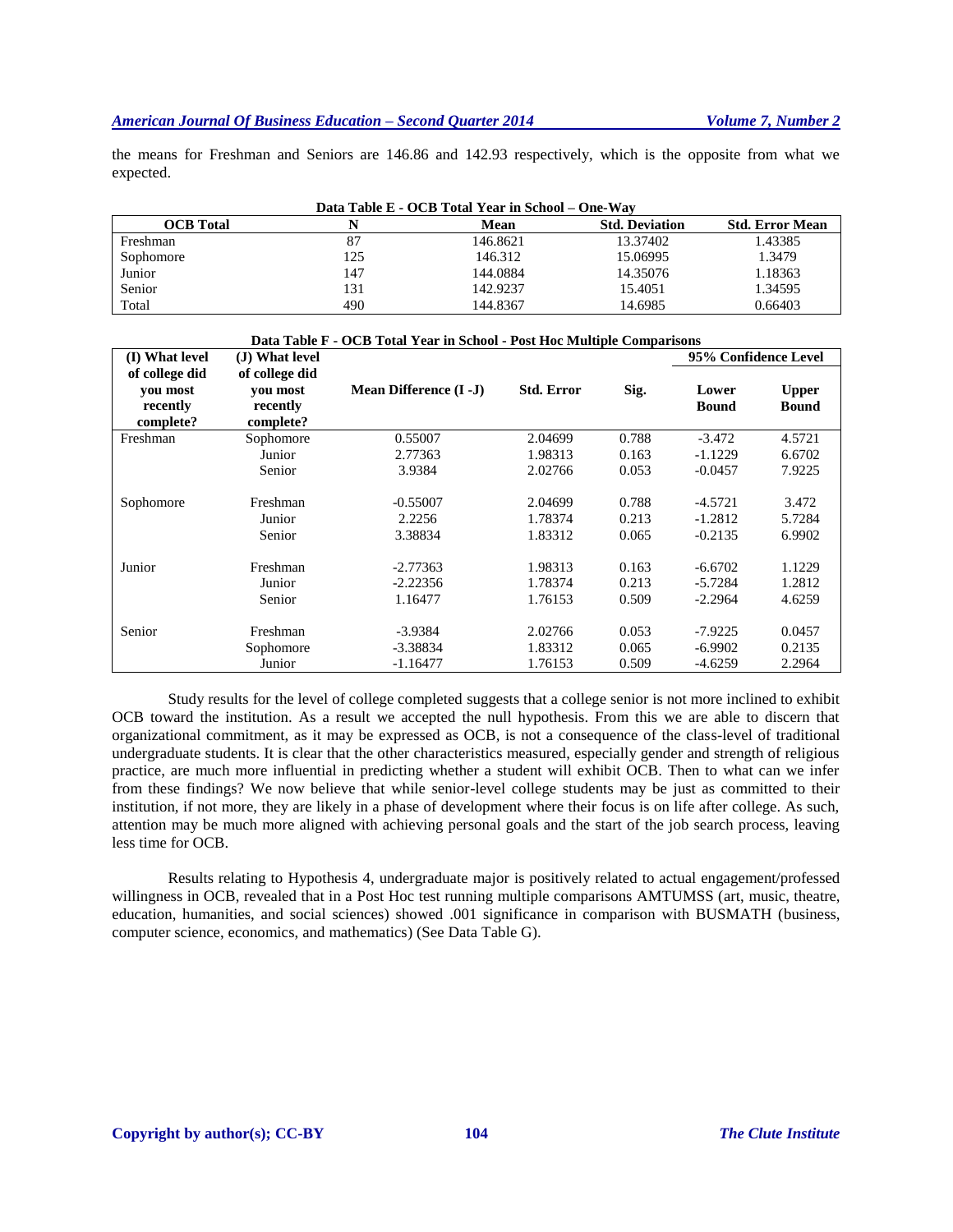| Data Table G - OCB Major Categories- Post Hoc Multiple Comparisons |                   |                        |                   |       |                      |                    |  |
|--------------------------------------------------------------------|-------------------|------------------------|-------------------|-------|----------------------|--------------------|--|
| (I) Major                                                          | $J)$ Major        | <b>Mean Difference</b> | <b>Std. Error</b> |       | 95% Confidence Level |                    |  |
| <b>Categories</b>                                                  | <b>Categories</b> | $(I-J)$                |                   | Sig.  | <b>Lower Bound</b>   | <b>Upper Bound</b> |  |
| <b>AMTHUMSS</b>                                                    | <b>BUSMATH</b>    | 4.81174                | 1.41424           | 0.001 | 2.033                | 7.5905             |  |
|                                                                    | <b>UNDEC</b>      | $-0.66667$             | 4.30493           | 0.877 | $-9.1252$            | 7.7919             |  |
|                                                                    | <b>NATSCI</b>     | $-0.47059$             | 2.24764           | 0.834 | $-4.8869$            | 3.9457             |  |
| <b>BUSMATH</b>                                                     | <b>AMTHUMSS</b>   | $-4.81174$             | 1.41424           | 0.001 | $-7.5905$            | $-2.033$           |  |
|                                                                    | <b>UNDEC</b>      | $-5.47841$             | 4.32717           | 0.206 | -13.9807             | 3.0239             |  |
|                                                                    | <b>NATSCI</b>     | $-5.28233$             | 2.28996           | 0.021 | $-9.7818$            | $-0.7829$          |  |
| <b>UNDEC</b>                                                       | <b>AMTHUMSS</b>   | 0.66667                | 4.30493           | 0.877 | $-7.7919$            | 9.1252             |  |
|                                                                    | <b>BUSMATH</b>    | 5.47841                | 4.32717           | 0.206 | $-3.0239$            | 13.9807            |  |
|                                                                    | <b>NATSCI</b>     | 0.19608                | 4.6665            | 0.967 | $-8.9729$            | 9.3651             |  |
| <b>NATSCI</b>                                                      | <b>AMTHUMSS</b>   | 0.47059                | 2.24764           | 0.834 | $-3.9457$            | 4.8869             |  |
|                                                                    | <b>BUSMATH</b>    | 5.28233                | 2.28996           | 0.021 | 0.7829               | 9.7818             |  |
|                                                                    | <b>UNDEC</b>      | $-0.19608$             | 4.6665            | 0.967 | $-9.3651$            | 8.9729             |  |

This finding for college major categories supports our belief that academic major, or more specifically the characteristics of the students selecting a particular major category, would exhibit higher OCB. It is therefore not surprising that the AMTUMSS category, which includes students majoring in human services and psychology ("social sciences" in our categorization), which are considered helping professions and therefore already inclined to exhibit OCB. These two are also in the top ten of majors at this college and represented 39.74% of survey respondents (93 out of 234) in this major category and 19% (93 out of 490) of total respondents.

# **IMPLICATIONS AND RECOMMENDATION FOR FACULTY AND STUDENT LIFE STAFF**

It is clear from this research that students with certain demographic characteristics are more inclined to exhibit OCB. As faculty and others involved in the development of college students, what can we do to both identify and encourage OCB? We can begin by acknowledging the influence women are having and will continue to have on college campuses as they are currently at or near 60% of traditional undergraduate students. This means that future work organizations will be infused with women who are college graduates. As such OCB, which is more strongly exhibited by women more than men, will become that much more integrated into work organizations. This has the potential to significantly alter those work organizations that have been traditionally male dominated. Colleges will then need to integrate more fully into their classrooms and dormitories, along with many other parts of college life, a more full understanding of OCB and its affect on individual performance and organizational success. Women will need to be provided the opportunity to practice OCB in a learning environment that will nurture and strengthen their already very positive OCB characteristics.

We also need to understand more fully how this gender dynamic, on the campus and future work environment, affects men. Acknowledging OCB as practiced by women, who are the majority of undergraduate students and future workforce for college graduates, will very likely mean changes in performance expectations (measurements) and the way organizations are managed.

In accordance with Hypothesis 2, the results showed overall those who are more devout members of a religious faith presented with higher levels of OCB. This suggests that if more students are encouraged and supported to develop their religious practices and faith, the presence of OCB would grow. An institution that is faith-based may already possess the organization and structure to support this effort. However, sectarian colleges and universities where there may be Newman (Catholic), Hillel (Jewish), and Christian centers all provide programs to encourage, continue, and grow faith identity and development of college students. If one of these options are available, then willing faculty and/or staff could help create opportunities and programs for students' to practice and develop their faith.

Lastly, regarding college majors, it would seem one of the key questions is: How do we help students majoring in fields other than the helping professions, art, and music, develop awareness of and behaviors consistent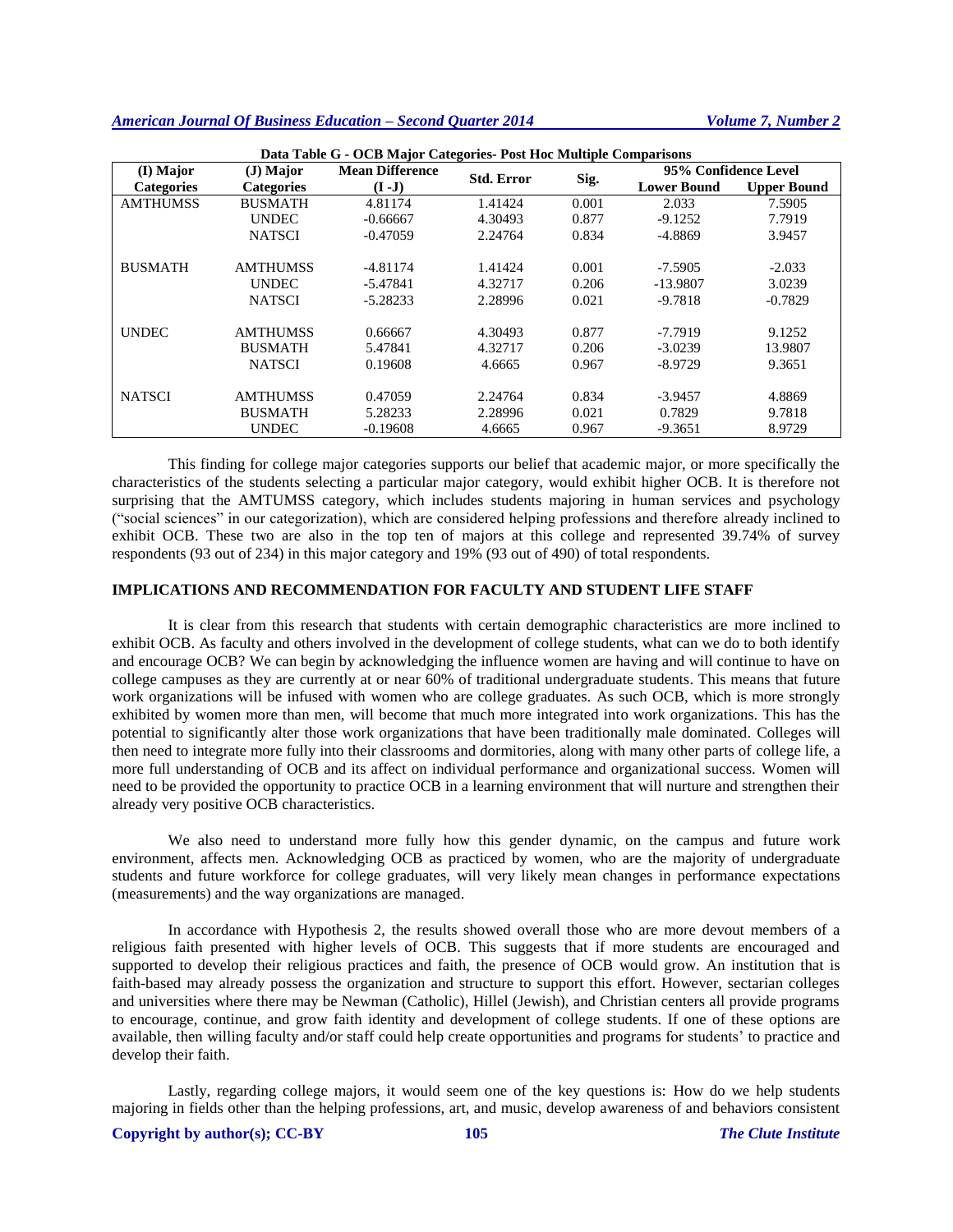with OCB? This is especially important as a key belief framing our study is OCB is important to and valued by work organizations. Students then need to know what OCB are and how do they develop these workplace-preferred behaviors. Strongly encouraging students' participation in the many offerings of the college community could go a long way in providing actual experience with OCB that should then be noted as such by faculty and staff. Perhaps co-curricular activities that include a service component will promote OCB and foster these behaviors beyond the community setting where the service is completed. This type of socialization, in which OCB is practiced, will no doubt advance the mission of those involved in student life that provide valuable learning opportunities and environments outside of the classroom.

# **LIMITATIONS OF STUDY AND RECOMMENDATIONS FOR FUTURE RESEARCH**

Considering all aspects of our study, we can conclude the data provides meaningful information and a framework for future research. Still, there are a few methodological issues that need to be addressed. The population studied was not obtained via random method. This potentially influences the results; for higher OCB, students are more likely to complete surveys, especially females. A future study may benefit from a randomized sample, or at minimum a mixed mode distribution in an effort to gain more participants. Especially those who may be less predisposed of completing a survey considered to be OCB.

Another limitation to this study was time constraints. This particular research project took place over the summer, which limited contact with potential participants. Since classes were not in session, it made it less necessary for students to access their school email accounts. As this study showed women, more than men, were paying attention to their email and therefore responded in greater numbers than men. Still, our response rate was quite high considering this time-of-year constraint. And obviously with over 70% of the respondents being female, and their propensity toward OCB, their responses influenced the data. Although the actual population at this institution is 59% female compared to 41% were male, the females were almost three times the male respondents, 73% vs. 27% respectively.

# **Possible Future Areas of Study**

- Expand the research to include a range of public and private colleges and universities in order to compare OCB levels among these different institutions.
- Compare colleges with religious affiliation versus secular colleges without religious affiliation.
- Examine the relationship between education level and willingness to engage in OCB.
- Explore age and willingness to engage in OCB in a larger-scale study with a broader range of ages.

Overall, the successes of the present study will open up further research and inquiry into Organizational Citizenship Behavior in academia. Potential future studies focused on undergraduate students may develop a more complete understanding of College Student-OCB. Additionally these studies will help examine how faculty, student life staff, and others in the college community come together to identify and encourage extra-role behaviors that constitute OCB. Finally, identifying OCB as it exists on a college campus may help the college differentiate from competitors since OCB helps to build the community in which a student experiences a more full developmental educational experience.

# **AUTHOR INFORMATION**

**Dr. Cary LeBlanc** came to academia after twenty-five years in industry, where he held various management and consulting roles in the field of human resources. He has organizational development experience ranging from small start ups to Fortune 100s. For much of his consulting he specialized in building scientific research and development teams. In his current faculty position he teaches both marketing and management in the undergraduate college as well as the MBA program. His scholarly interests have been focused on organizational citizenship behavior, job satisfaction, and corporate social responsibility and sustainability. E-mail: caleblanc@assumption.edu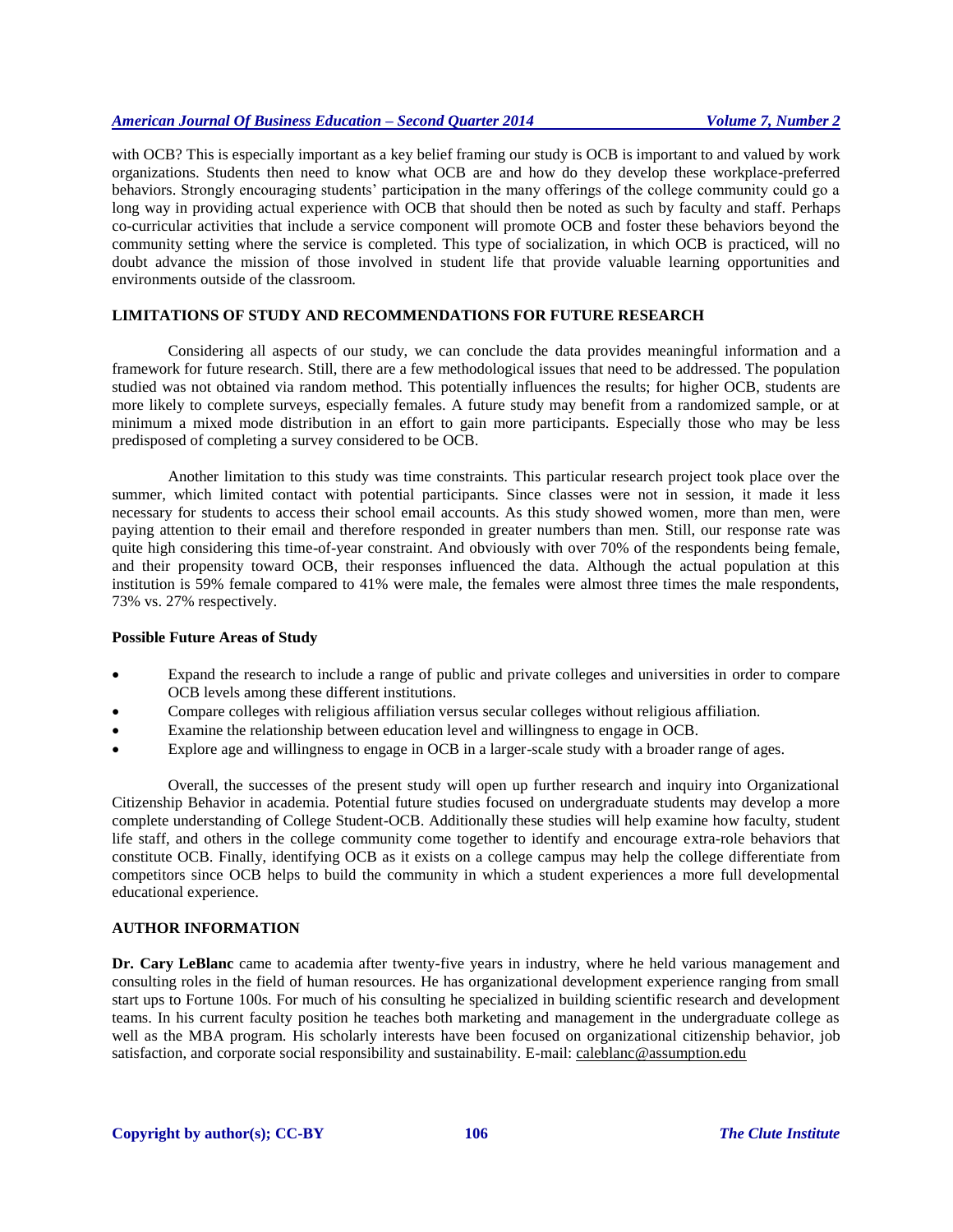# **REFERENCES**

- 1. Allen, T. (2006). Rewarding good citizens: The relationship between citizenship behavior, gender, and organizational rewards. *Journal of Applied Social Psychology*, 120-143.
- 2. Allison, B. J., Voss, R. S., & Dryer, S. (2001). Student classroom and career success: the role of organizational citizenship behavior. *Journal of Education for Business, May/June*, 282-288.
- 3. Astin, A. W. (1977). *Four critical years: Effects of college on beliefs, attitudes, and knowledge*. San Francisco: Jossey-Bass.
- 4. Bachrach, D. G., Powell, B. C., Bendoly, E., & Richey, R. G. (2006). Organizational citizenship behavior and performance evaluations: Exploring the impact of task interdependence. *Journal of Applied Psychology, 91*(1), 193-201.
- 5. Bateman, T., & Organ, D. (1983). Job satisfaction and the good soldier: The relationship between affect and employee "citizenship." *Academy of Management Journal*, 587-595.
- 6. Bogler, R., & Somech, A. (2004). Organizational citizenship behavior in school: How does it relate to participation in decision making? *Journal of Educational Administration, 43*(5), 420-438.
- 7. Borman, W. C. (2004). The concept of organizational citizenship. *Current Directions in Psychological Science, 13*(6), 238-241.
- 8. Borman, W. C., Penner, L. A., Allen, T. D., & Motowidlo, S. J. (2001). Personality predictors of citizenship performance. *International Journal of Selection and Assessment, 9*(1-2), 52-69.
- 9. Boyle, M. (2004). Walking our talk: Business schools, legitimacy, and citizenship. *Business and Society, 43*(37), 36-68.
- 10. Brief, A. P., & Motowidlo, S. J. (1986). Prosocial Organizational Behaviors. *The Academy of Management Review, 11*(4), 710-725.
- 11. Chartrand, J. M. (1990). A causal analysis to predict the personal and academic adjustment of nontraditional students. *Journal of Counseling Psychology, 37*(1), 65-73.
- 12. Davis, T. M., & Murrell, P. H. *Turning teaching into learning: The role of student responsibility in the collegiate experience*. Retrieved 4/25/11 from http://www.ntlf.com/html/lib/bib/93-8dig.htm
- 13. Dillman, D. A., Smyth, J. D., & Christian, L. M. (2009). *Internet, mail and mixed-mode surveys: A tailored*  design method (3<sup>rd</sup> ed.). Hoboken, NJ: John Wiley & Sons.
- 14. DiPaola, M. F., & Tschannen-Moran, M. (2001). Organizational citizenship behavior in schools and its relationship to school climate. *Journal of School Leadership, 11*, 425-447.
- 15. Erturk, A. (2007). Increasing organizational citizenship behaviors of Turkish academicians; Mediating role of trust in supervisor on the relationship between organizational justice and citizenship behaviors. *Journal of Managerial Psychology, 22*(3), 1-11.
- 16. Farrell, S. K., & Finkelstein, L. M. (2007). Organizational citizenship behavior and gender: Expectations and attributions for performance. *North American Journal of Psychology, 9*(1), 81-95.
- 17. Finkelstein, M. A. (2006). Dispositional predictors of organizational citizenship behavior: Motives, motive fulfillment, and role identity. *Social Behavior and Personality, 34*(6), 603-616.
- 18. Hoffman, B .J., Blair, C. A. Meriac, J. P., & Woehr, D. J. (2007). Expanding the criterion domain? A quantitative review of the OCB literature. *Journal of Applied Psychology, 92*(2), 555-566.
- 19. Hui, C., Organ, D. W., & Crooker, K. (1994). Time pressure, Type A syndrome, and organizational citizenship behavior: A laboratory experiment. *Psychological Reports, 75*, 199-208.
- 20. Jimmieson, N. L., Hannam, R. L., & Yeo, G. B. (2010). Teacher organizational citizenship behaviours and job efficacy: Implications for student quality of school life. *British Journal of Psychology, 101*, 453-479.
- 21. Johnson, C. S. (2009). Ties that bind: The interplay between character education, the social studies, and citizenship development. *Curriculum and Teaching Dialogue, 11*(1-2), 259-274.
- 22. Kagaari, J. R. K., & Munene, J. C. (2007). Engineering lecturers' competencies and organizational citizenship behavior (OCB) at Kyambogo University. *Journal of European Industrial Training, 31*(9), 1- 11.
- 23. Kernodle, T. A., & Noble, D. (2013). Organizational citizenship behavior: It's importance in academics. *Journal of Business Education, 6*(2), 235-240.
- 24. Khalid, S. A., Jusoff, H. K., Othman, M., Ismail, M., & Rahman, N. A. (2010). Organizational citizenship behavior as a predictor of student academic achievement. *International Journal of Economics and Finance, 2*(1), 65-71.